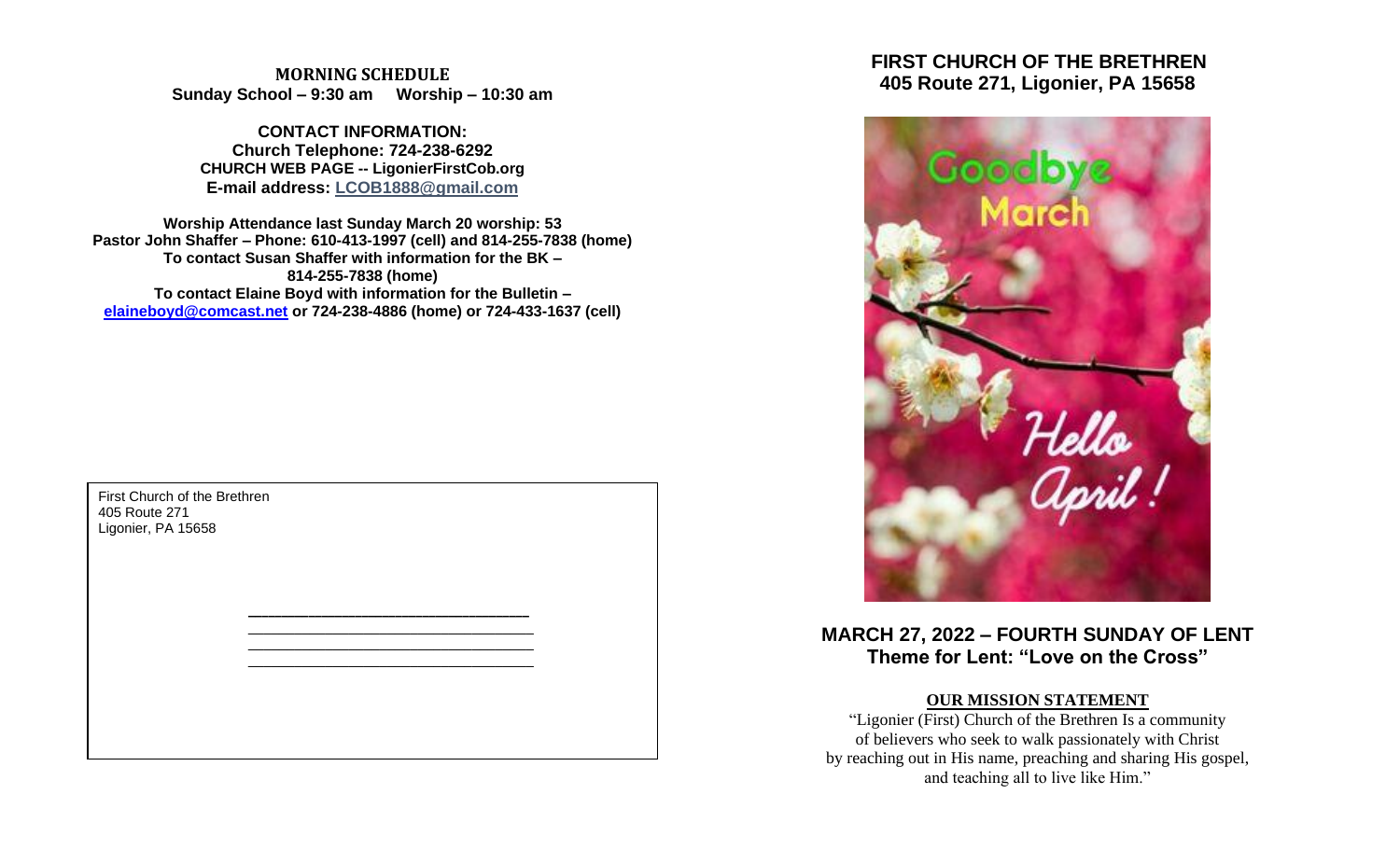# WELCOME AND ANNOUNCEMENTS

#### PRELUDE

| <b>CALL TO WORSHIP</b> | <b>Responsive Reading</b>                                                                                               |         |  |
|------------------------|-------------------------------------------------------------------------------------------------------------------------|---------|--|
| Leader:                | Gather us O Lord, as your people come together across this nation                                                       |         |  |
| People:                | Gather us as your people to worship you.                                                                                |         |  |
| Leader:                | Gather us O Lord, as your people who are strangers in this land; set<br>apart from everyone else                        |         |  |
| <b>People:</b>         | Gather us as your people to worship you.                                                                                |         |  |
| Leader:                | Gather us as your people O Lord, stranger and member in one family<br>of faith                                          |         |  |
| <b>People:</b>         | Gather us as your people to worship you.                                                                                |         |  |
| Leader:                | Gather us O Lord, from every language, tribe and race, and every<br>nation or culture that is represented on the earth. |         |  |
| All:                   | Gather us as your people to worship you.                                                                                |         |  |
| *HYMN                  | "More About Jesus"                                                                                                      | No. 389 |  |

# INVOCATION PRAYER: *In Unison*

**Holy God, set your people apart as a Holy People for you are Holy and we desire to be so as well. As we gather in your holy church to seek your presence and be in your presence, may we find redemption and renewal through the salvation and selfless service of Jesus Christ for all of us as well as for all people. May we hear the call to act in response to our worship and to live our lives in further communion with you and with our fellow human beings. Grant us Grace and Peace as we live to give it to others around us who need it. Accept our gifts of worship and service this day and every day of our lives. Through the Name of Jesus Christ, our Holy and Risen Lord we pray. Amen.**

# OFFERTORY PRAYER: *(Please sign the attendance sheets)*

God of all creation, all you have made is good, and your love endures forever. You bring forth bread from the earth and fruit from the vine. Nourish us with these gifts, that we might be for the world signs of your gracious presence in Jesus Christ, our Savior and Lord. Amen.

**OFFERING** 

# \*DOXOLOGY

| <b>CHILDREN'S MESSAGE</b>  |                                              | <b>Stacey Knupp</b> |
|----------------------------|----------------------------------------------|---------------------|
| <b>JOYS AND CONCERNS</b>   |                                              |                     |
| PRAYER HYMN                | "In the Garden"                              | No. 426             |
| <b>MORNING PRAYER</b>      |                                              |                     |
| <b>SCRIPTURE</b>           | <b>John 13:1-17</b>                          |                     |
| <b>MESSAGE</b>             | "Love Must Rule Our Hearts"                  |                     |
| *CLOSING HYMN              | "They'll Know We Are Christians by Our Love" | No. 284             |
| <i><b>*BENEDICTION</b></i> |                                              |                     |

Pastor: Pastor John Shaffer Lay Leader: Tracy Black Chorister: Ed Wedge Pianist: Pam Zimmerman

Greeter for March: Jack Boyd Greeters for April: Roseanne and Joe Ometz Counting Steward for March: Becky Kwak Counting Steward for April: Michelle Black

### **JOYS FROM WEEK OF MARCH 20, 2022**

- Doug and Casey Kwak's wedding yesterday
- After the real scare Riley Nicole gave her family last Friday, she appears to be holding her own, following the necessary, emergency surgery
- Lucas James is showing some improvement after his recent downturn
- Michelle Black announced the birth on March 12 of her most recent grandchild Amelia Madeline to son Josh and his wife
- Michelle Black also noted her granddaughter Caroline will be five this week
- Carl Kaurich noted his daughter Kristen will celebrate her  $50<sup>th</sup>$  birthday this week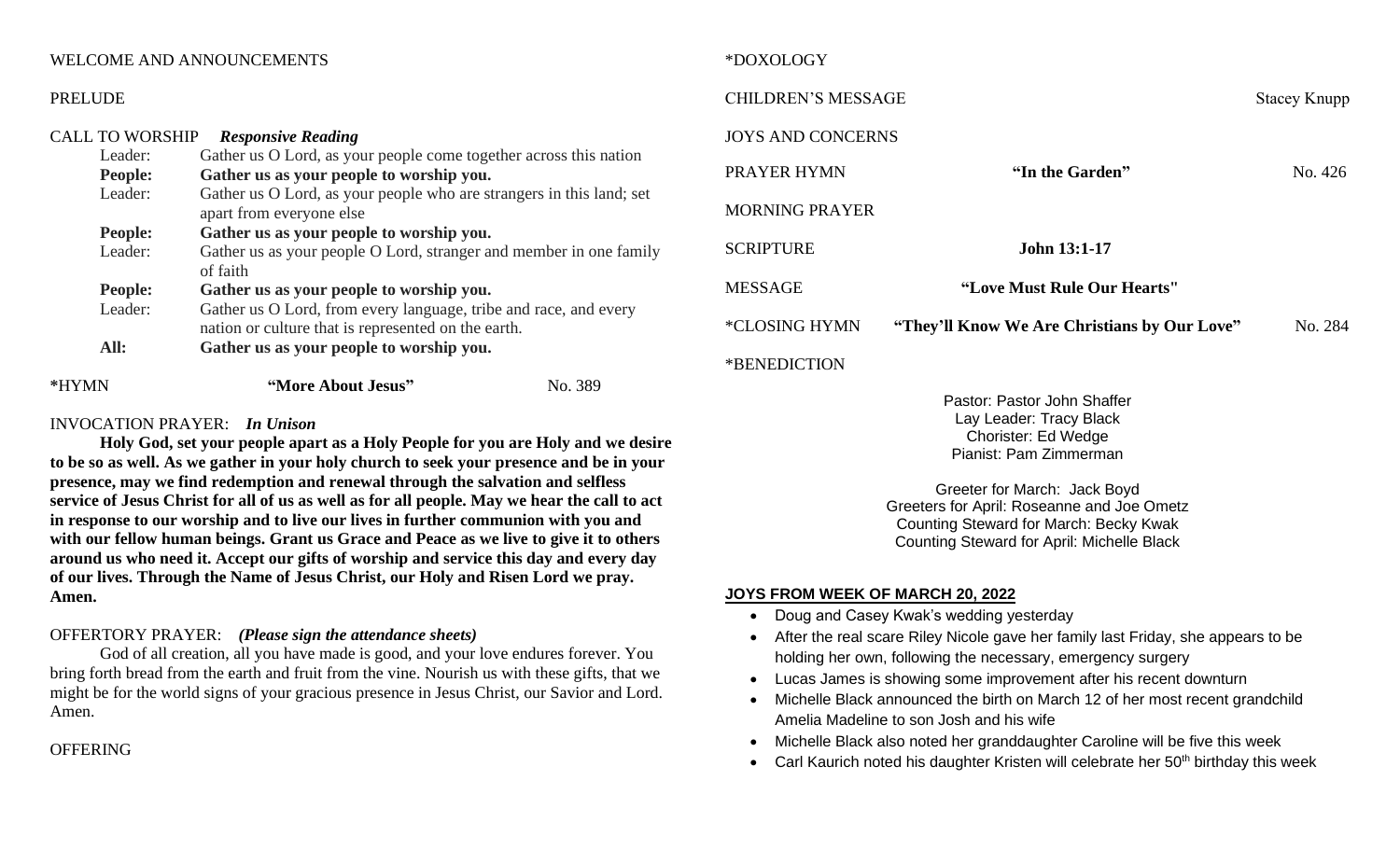# **FLOWER ORDERS**

We are taking orders for Easter flowers to be placed in the Sanctuary in memory of or in honor of loves ones and friends during the Easter season. The flowers will be purchased from Ray's Nursery. Please turn in your order and payment (checks made payable to the church) to Michelle Black by March 28<sup>th</sup>. Forms are in the narthex.

# **CAMPO HARMONY NUT & APRICOT ROLL FUNDRAISER – TODAY LAST DAY TO ORDER**

Order forms are in the narthex. Please give your completed form and money to Elaine Boyd and she will pick them up on April 13 and have them available for pick up at the church at Bible Study on April 13, Love Feast and Communion on April 14, or Easter worship on April 17.

## **NOTE FROM WOMEN'S FELLOWSHIP**

**"THE WOMEN'S FELLOWSHIP IS TRYING SOMETHING NEW ..." The women will be meeting for a time of fellowship, lunch, and a brief meeting to discuss future activities on Sunday, March 27th right after Worship. A light luncheon will be served and the women will have a brief meeting to discuss activities for the church. Please feel free to join us. ALL women are invited. If you have any questions, please see Mary Boyd or Cathy McMaster."**

The Men's Fellowship and the Women's Fellowship will combine forces on April 9 to make and sell ham loaves. Orders are due by the end of March. There is a basket located in the Narthex for orders to be placed. Hoping to see lots of workers on the morning of April 9 to accomplish this project.

### **OUTREACH FOR MARCH**

The outreach for March is One Great Hour of Sharing (OGHS). One Great Hour of Sharing (OGHS) offering involves you in disaster, refugee/immigration, and development ministries throughout the world. When a disaster strikes or people are displaced or made refugees by violence or extreme poverty, you are part of the immediate response and of the long-term recovery. Through OGHS you engage in holistic development programs including health care, education, agriculture, food sustainability, micro-financing and women's empowerment. Please also remember your gently used shoes, wrapped with a rubber band as this project helps fund the Honduras orphanage we support. Donations for the local Food Pantry are a year-long outreach of our church. This service is provided monthly at Holy Trinity Catholic Church in Ligonier and is supported by the Association of Churches. At present approximately 100 families are being served.

### **RITA'S CLOSET**

Rita's Closet opens Mondays at the First Church of the Brethren, 10:00 am to 6:00 pm. If you are unable to make it on a Monday, please call Darlene Rummel at 814-243-7156 to schedule a time more convenient. All donated clothes were freely given and are free to you. Please come and check us out.

### **ACTIVITIES THIS WEEK**

# **Today, immediately following worship – Women's Fellowship Meeting – a light lunch will be served.**

**Today, immediately following worship – Deacon Meeting to discuss Love Feast and Communion to be held Thursday, April 14, 2022**

**Wednesday, 6:30 pm – Bible Study – the book of Acts is subject of our study – refreshments are available**

## **Thursday, 9:00 am -- The Happy Stitchers**

**Thursday, 9:00 am to Noon – Pastor John's Office Hours**

**Saturday, 8:00 am to ??? – Work Day at the Church (this was rescheduled from March 26 due to predicted weather conditions)**

## **UPCOMING EVENTS**

**Saturday, April 9, 2022 – Men's Fellowship breakfast at 9:00 am (a continental breakfast) followed by Men's and Women's Fellowships making ham loaves – Orders are due the last Sunday of March**

**Saturday, April 9, 2022, Camp Harmony – Hogar Enmanuel's Dinner/Theater featuring the play "***FLOODED! The First Lockdown***"**

**Maunday Thursday, April 14, 2022, our church, 6:00 pm - Love Feast, Feet Washing and Communion** 

**Sunday, April 17, 2022, our church, 6:30 am – "Sonrise Service" followed by a light breakfast**

**Sunday, April 17, 2022, on the Ligonier Diamond, 6:30 am -- Easter Sunrise Service -- It is being coordinated by the pastors of Laughlintown and Waterford Christian Churches. Live music will be provided by the CCV Praise band.**